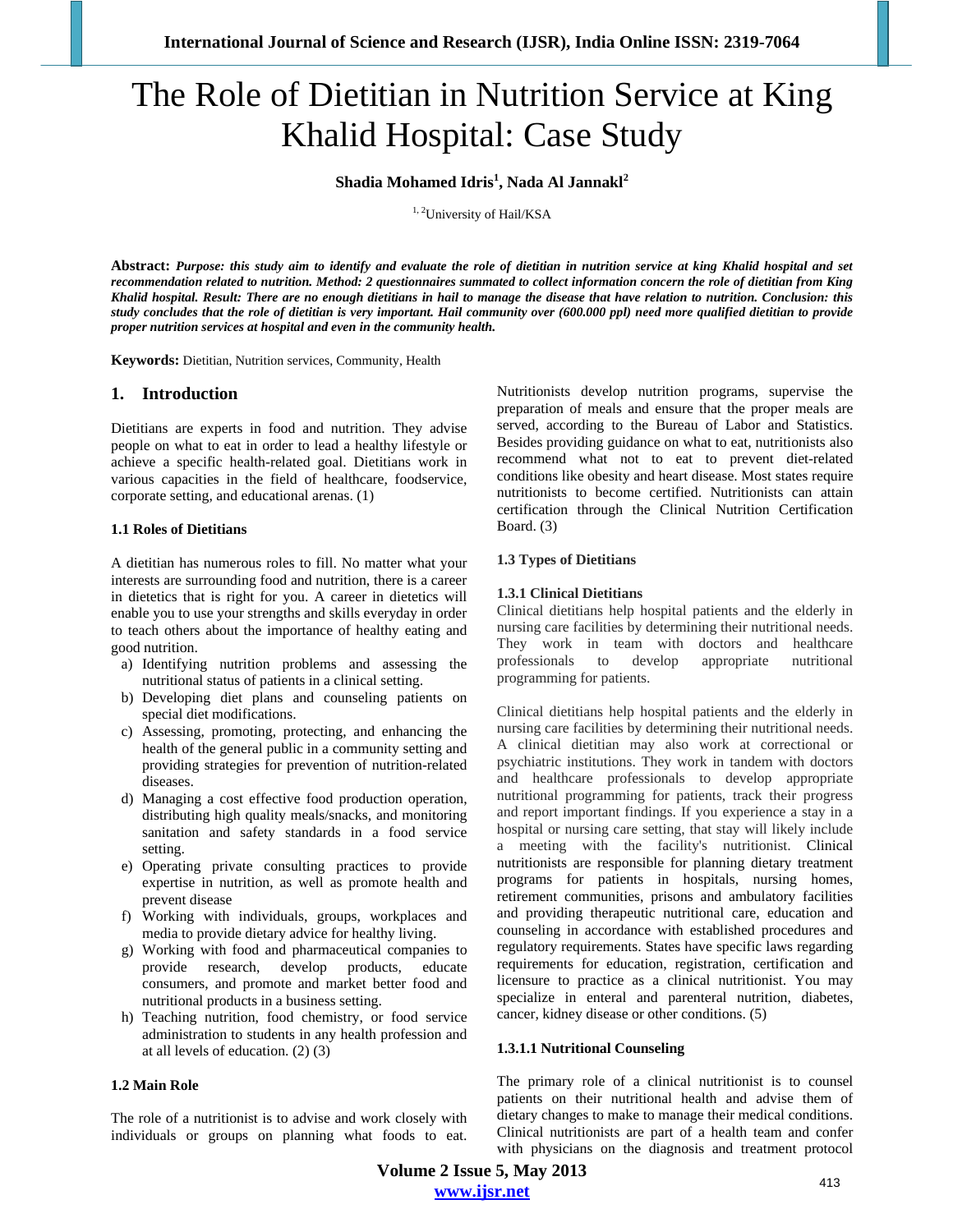prescribed to determine what diet is most appropriate. Communication is a key skill required to provide services. Clinical nutritionists who can speak multiple languages, especially Spanish, are in biggest demand among health care organizations nationwide. (6)

#### **1.3.1.2 Nutritional Assessment**

Nutritional assessment is a critical part of the job because morbidity and mortality increase when an ill patient is malnourished or has a deficiency or excess of one or more nutrients, impaired absorption of nutrients or imbalance of nutrients. A routine nutritional assessment involves determining the patient's diet; medical and family history; and data such as height, weight, fat and lean muscle composition, and blood pressure. A more in-depth nutritional assessment involves performing a physical exam and conducting and evaluating a series of biological tests that may include blood sugar, cholesterol, fat, proteins, such as liver enzymes, vitamins and minerals. Clinical nutritionists may also review laboratory tests ordered by the physician. $(6)$  $(7)$ 

#### **1.3.1.3 Diet Recommendations**

After conducting and evaluating a nutritional assessment of the patient, the clinical nutritionist is able to identify nutritional problems and recommend a dietary meal plan to coincide with the physician's treatment protocol. The dietary meal plan includes the amount of calories from proteins, carbohydrates and fats, the types and quantities of foods and portion sizes. The clinical nutritionist discusses these recommendations with the patient and physician before prescribing the diet and sharing the plan with the food service manager of the institution who is responsible for preparation and the meal service. The American Dietetic Association encourages clinical nutritionists, particularly those who provide care for the aging population, to implement an individualized nutrition intervention plan that balances the patient's desires for food preferences with medical needs and focuses on patient quality of life, according to research by registered dietitian Kathleen Niedert, published in the "Journal of the American Dietetic Association" in 2005. Clinical nutritionists may adjust the diet plan as the patient's health progresses or if certain foods may interfere with any prescribed drugs. (10)

## **1.3.1.4 Supplement Recommendations**

Clinical nutritionists may also prescribe nutritional supplements for patients who are deficient in a particular nutrient or who benefit from the supplement in the management of their condition. Clinical nutritionists discuss this with the physician and pharmacist to determine any potential adverse interactions with drug therapy. Patient response to supplements prescribed is monitored throughout the course of treatment.  $(11)$ 

### **1.3.2 Management Dietitian**

Management dietitians work for large organizations, such as schools, prisons and company cafeterias, planning and overseeing food preparation. These dietitians hire and train other dietitians and food service workers. They are responsible keeping a budget and purchasing the food, equipment and supplies. They must make sure the sanitary and safety regulations are met. **(11) (12).** 

#### **1.3.3 Community Dietitians**

Community dietitians work closely with individuals and community groups to promote healthy lifestyles and help prevent diseases. They typically work for community health care organizations or in-home health agencies, which cater to the disabled and the elderly. Community dietitians can review and evaluate your dietary needs, and then help with setting grocery shopping lists and teaching you how to prepare nutritious meals in the home.(13)

#### **1.3.4 Consultant Dietitians**

Consultant dietitians operate on a freelance basis and are contracted by individuals, groups or health care organizations. Many consultant dietitians operate their own clinic, where they can perform nutrition screenings and run a number of dietary tests to help determine the needs of their patients. (15)

Much of a consultant dietitian's work focuses on weightloss-oriented programming. As a consultant, a dietitian can also work with food service companies to evaluate sanitary conditions and develop a menu.

Dietitian is a term sometimes used to describe dietitians who work under contract with health care facilities or in private practice, such as used in Canada and the United States. The term 'consultant' in this case should not be confused with the identical title reserved for certain medical doctors in countries such as the United Kingdom and Ireland. (14) (16)

Consultant dietitians contract independently to provide nutrition services and educational programs to individuals and health care facilities as well as sports teams, fitness clubs, supermarkets, and other health and nutrition-related businesses. (19)

### **1.3.5 Community Dietitians**

Community dietitians work closely with individuals and community groups to promote healthy lifestyles and help prevent diseases. They typically work for community health care organizations or in-home health agencies, which cater to the disabled and the elderly.

Community dietitians work with wellness programs, public health agencies, home care agencies, and health maintenance organizations. These dietitians apply and distribute knowledge about food and nutrition to individuals and groups of specific categories, life-styles and geographic areas in order to promote health. (19)

They often focus on the needs of the elderly, children, or other individuals with special needs or limited access to healthy food. Some community dietitians conduct home visits for patients who are too physically ill to attend consultations in health facilities in order to provide care and instruction on grocery shopping and food preparation.

## **1.3.6 Management dietitians**

Management dietitians work for large organizations, such as schools, prisons and company cafeterias, planning and overseeing food preparation. These dietitians hire and train other dietitians and food service workers. They are responsible keeping a budget and purchasing the food,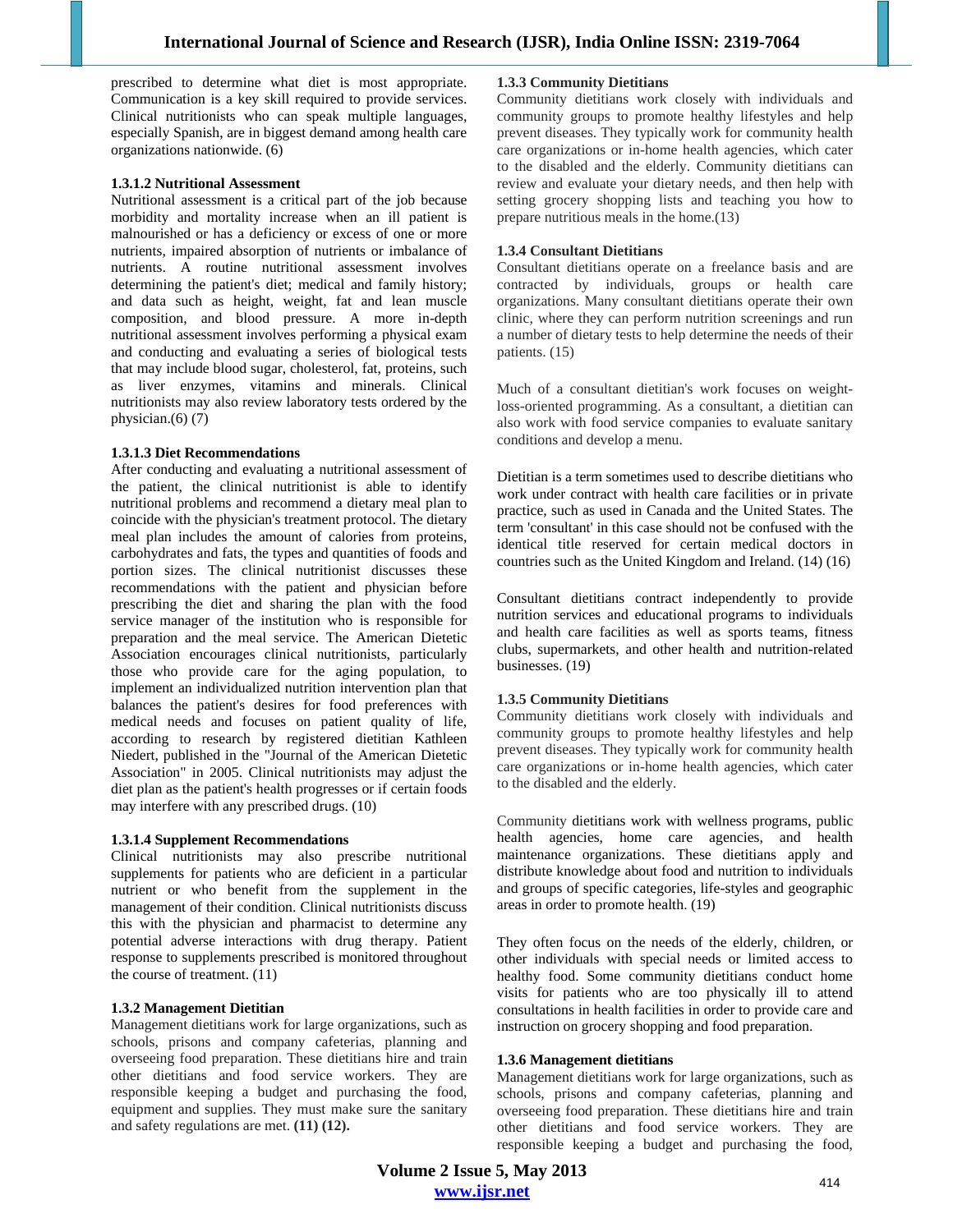equipment and supplies. They must make sure the sanitary and safety regulations are met. (17)

### **1.3.7 Gerontological dietitians**

Gerontological dietitians are specialist in nutrition and aging. They work in nursing homes, community-based aged care agencies, government agencies in aging policy, and in higher education in the field of gerontology (the study of aging).

### **1.3.8 Neonatal dietitians**

Neonatal dietitians provide individualized medical nutrition therapy for critically ill premature newborns. They are considered a part of the Neonatal Intensive Care Unit's medical team. The neonatal dietitian performs clinical assessment of patients, designs nutrition protocols and quality improvement initiatives with the medical team, develops enteral and parenteral regimens, helps establish and promote lactation/breastfeeding guidelines and often oversees the management of infection prevention in the handling, storage, and delivery of nutritional products.(10)

#### **1.3.9 Pediatric dietitians**

Pediatric dietitians provide nutrition and health advice for infants, children, and adolescents. They focus on early nutritional needs, and often work closely with doctors, school health services, clinics, hospitals and government agencies, in developing and implementing treatment plans for children with eating disorders, food allergies, or any condition where a child's diet factors into the equation, such as childhood obesity.(10)

#### **1.3.10 Research Dietitians**

Research dietitians are involved with dietetics-related research conducted in hospitals, universities, government agencies, food and beverage companies, and the pharmaceutical industry. They may conduct research in clinical aspects of nutrition, for example, the effects of diet on cancer treatment. They may focus on social sciences or health services research, for example, investigate the impact of health policies or behaviour change, or evaluate program effectiveness. They may survey foodservice systems management in order to guide quality improvement. Some research dietitians study the biochemical aspects of nutrient interaction within the body. In universities, they also may have teaching responsibilities. Some clinical dietitians' roles involve research in addition to their patients care workload. (20)

### **1.3.11 Administrative Dietitians**

Administrative or management dietitians oversee and direct all aspects of food policy and large-scale meal service operations in hospitals, government agencies, company cafeterias, prisons, and schools. They recruit, train and supervise employees of dietetics departments including dietitians and other personnel. They set department goals, policies and procedures; purchase food, equipment and supplies; maintain safety and sanitation standards in food preparation and storage; and keep records to monitor areas such as budget control and client information. (18)

### **1.3.12 Business Dietitians**

Business dietitians serve as resource people in food and nutrition through business, marketing and communications.

Dietitians' expertise in nutrition is often solicited in the media — for example providing expert guest opinion on television and radio news or cooking shows, columnist for a newspaper or magazine, or resource for restaurants on recipe development and critique. Business dietitians may author books or corporate newsletters on nutrition and wellness. They also work as sales representatives for food manufacturing companies that provide nutritional supplements and tube feeding supplies. (12) (18)

#### **1.4 Required Qualifications and Professional Associations**

In most countries, competent performance as a dietitian requires formal training at a higher educational institution in food and nutritional science, nutrition education, dietetics, or a related field. Their education in health science involves scientific based knowledge in anatomy, chemistry, biochemistry, biology, and physiology.

While the specific academic and professional requirements to becoming a fully qualified dietitian differ across countries and jurisdictions, as these are adapted to the needs of the individual countries and the opportunities available, common academic routes include:

- A Bachelor degree in Dietetics which typically requires four years of postsecondary studies; *or*
- A Bachelor of Science degree and a postgraduate diploma or master's degree in Dietetics.

In addition, dietitians may be required to undergo an internship to learn counseling skills and aspects of psychology. The internship process differs across countries and jurisdictions. (19)  $(21)$ . Associations for dietetics professionals exist in many countries on every continent

## **2. Results and Discussion**

**Table 1:** Socio-demographic characteristics of respondents (n) %

| <i>Characteristics</i> |                    | Total      |
|------------------------|--------------------|------------|
| Sample Size            |                    | $2(100\%)$ |
| Age Groups (year)      | $35 - 45$          |            |
| Sex                    | Male               |            |
|                        | Female             | 2          |
| Education              | Higher education   |            |
|                        | University         | $2(100\%)$ |
| Specialization         | Clinical nutrition | 2          |
| Experience             | 10/More            |            |

**Table 1:** Show the Socio-demographic characteristics of respondents in this study their age between (35-45yrs) were female, with education up to university, specialized on clinical nutrition, more than ten experiences in their work.

## **3. Interview**

This is results when the researcher interviews the two dietitians in King Khalid hospital. According to the type of work, both of them work as clinical dietitian on the hospital. Clinical dietitians help hospital patients and the elderly in nursing care facilities by determining their nutritional needs. They work in team with doctors and healthcare

**Volume 2 Issue 5, May 2013 www.ijsr.net**